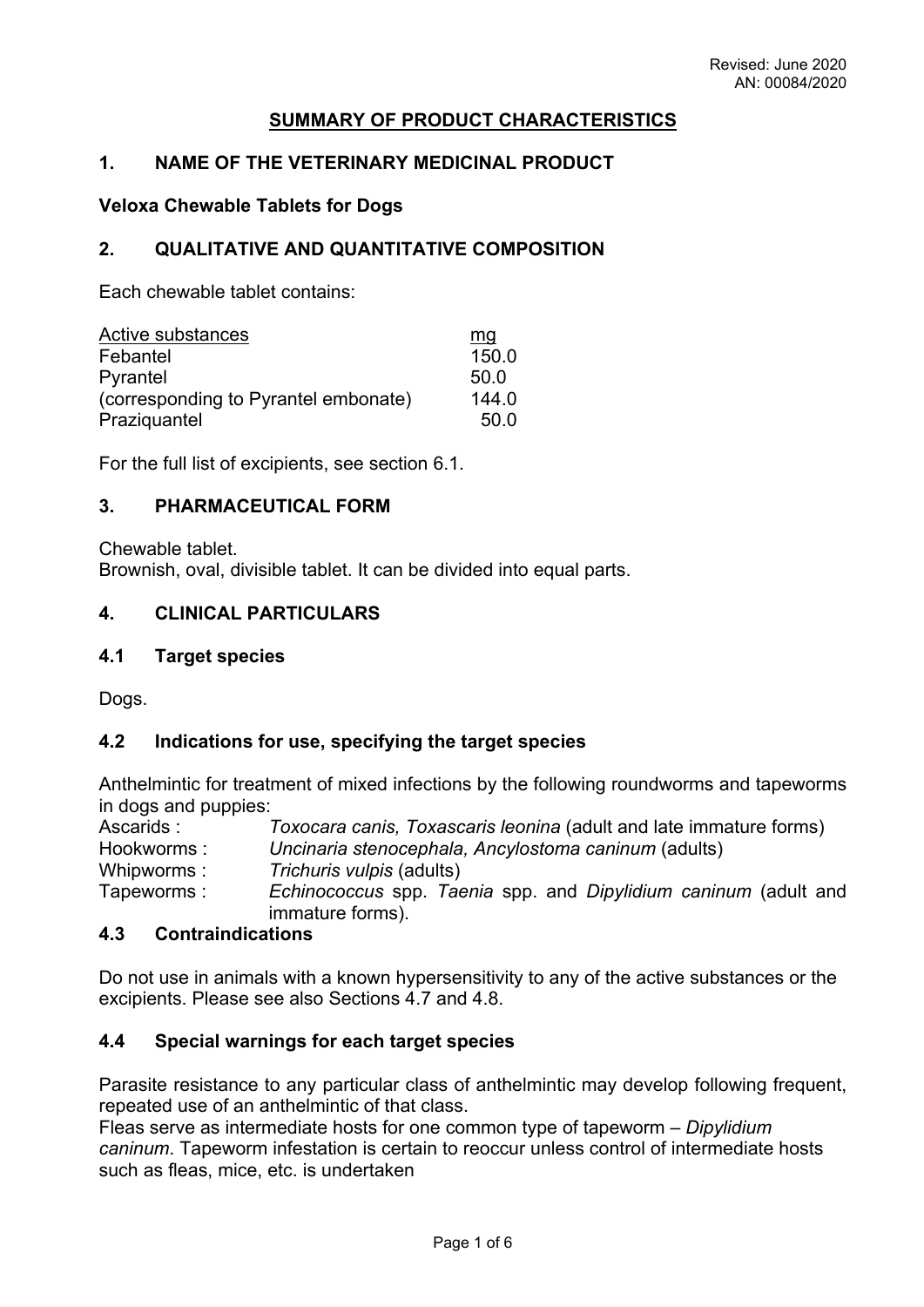# **4.5 Special precautions for use**

# Special precautions for use in animals

Tapeworm infestation is unlikely in pups less than 6 weeks of age.

The tablets are flavoured. In order to avoid any accidental ingestion, store tablets out of reach of animals.

To minimise the risk of re-infestation and new infestation, excreta should be collected and properly disposed of for 24 hours following treatment

### Special precautions to be taken by the person administering the veterinary medicinal product to animals

In the interests of good hygiene, persons administering the chewable tablet directly to a dog or by adding it to the dog's food, should wash their hands afterwards.

In case of accidental ingestion, seek medical advice immediately and show the package leaflet or the label to the physician.

### Other precaution

Since it contains praziquantel, the product is effective against *Echinococcus spp.* which do not occur in all EU member states but are becoming more common in some.

*Echinococcosis* represents a hazard for humans. As *Echinococcosis* is a notifiable disease to the World Organisation for Animal Health (OIE), specific guidelines on the treatment and follow-up, and on the safeguard of persons, need to be obtained from the relevant competent authority.

# **4.6 Adverse reactions (frequency and seriousness)**

In very rare cases (less than 1 animal in 10,000 animals, including isolated reports) transient, mild gastrointestinal signs (e.g. vomiting) may occur.

# **4.7 Use during pregnancy, lactation or lay**

Teratogenic effects attributed to high doses of febantel have been reported in sheep and rats. No studies have been performed in dogs during early pregnancy. Use of the product during pregnancy should be in accordance with a benefit/risk assessment by the responsible veterinarian. It is recommended that the product is not used in dogs during the first 4 weeks of pregnancy. Do not exceed the stated dose when treating pregnant bitches. The chewable tablets may be used during lactation.

# **4.8 Interaction with other medicinal products and other forms of interaction**

Do not use simultaneously with piperazine as the anthelmintic effects of pyrantel and piperazine may be antagonized.

Concurrent use with other cholinergic compounds can lead to toxicity.

Plasma concentrations of praziquantel may be decreased by concomitant administration with drugs that increase the activity of cytochrome P-450 enzymes (e.g. dexamethasone, phenobarbital).

# **4.9 Amounts to be administered and administration route**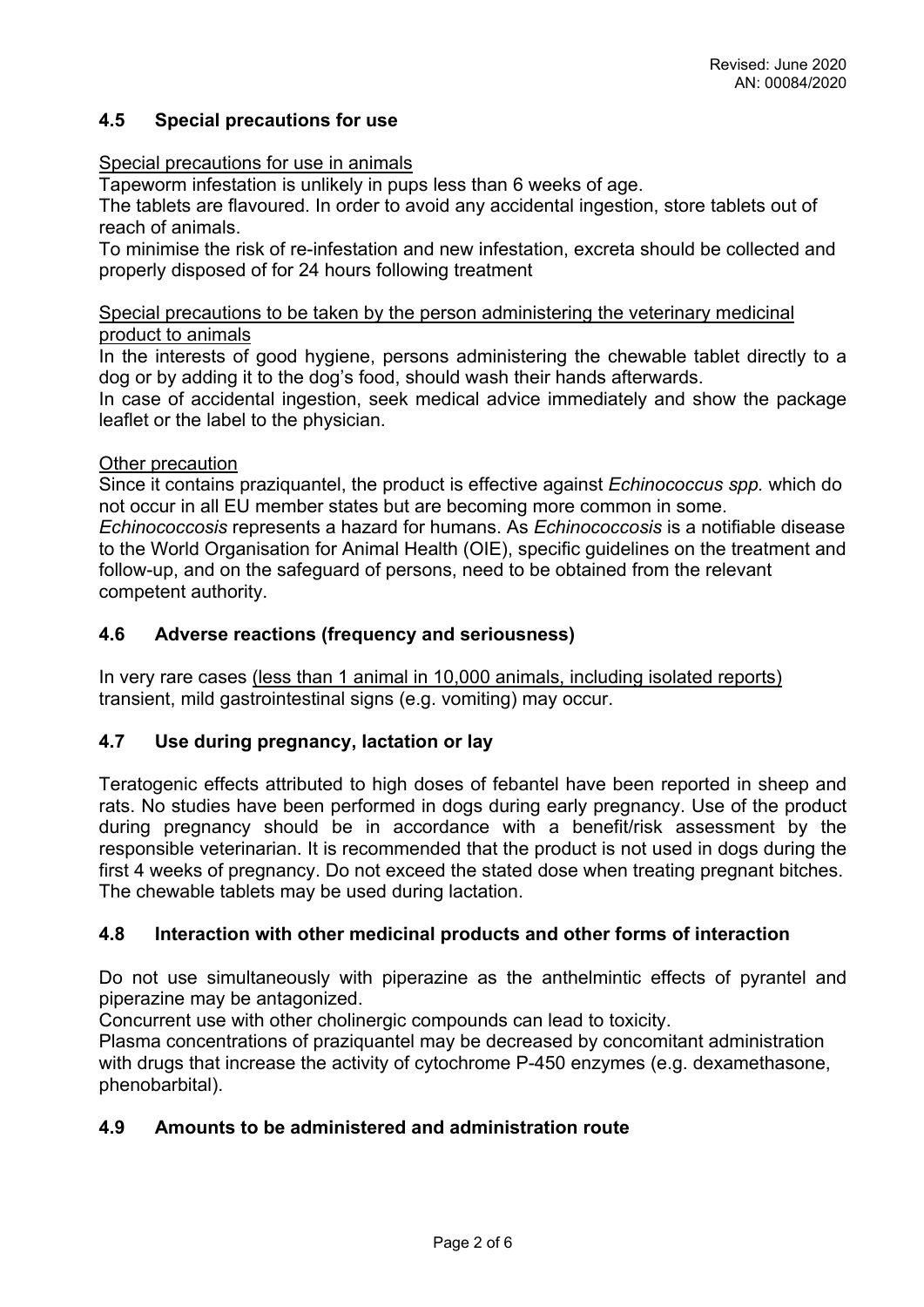For oral administration only.

# *Dosage*

1 chewable tablet per 10 kg bodyweight (15 mg febantel, 5 mg pyrantel (as embonate) and 5 mg praziquantel/kg body weight).

| Body weight (kg) | Number of chewable tablets |
|------------------|----------------------------|
| $2.5 - 5$        |                            |
| $>5-10$          |                            |
| $>10-15$         | $1\frac{1}{2}$             |
| $>15-20$         |                            |
| $>20-25$         | $2\frac{1}{2}$             |
| $>25-30$         |                            |

For dogs weighing more than 30 kg (i.e. >30 kg) the Forte strength should be used. To ensure administration of a correct dose, body weight should be determined as accurately as possible.

# *Administration*

The chewable tablets can be given directly to the dog or disguised in food. No starvation is needed before or after treatment.

Due to a lipid-coating of praziquantel and added flavour, the chewable tablets are taken by most dogs voluntarily.

### *Duration of Treatment*

Not for use in dogs weighing less than 2 kg.

A single dose shall be used. If there is a risk for re-infestation, the advice of a veterinarian should be sought regarding the need for and the frequency of repeat administration.

# **4.10 Overdose (symptoms, emergency procedures, antidotes), if necessary**

In safety studies, a single dose of 5 times the recommended dose or greater gave rise to occasional vomiting.

# **4.11 Withdrawal period(s)**

Not applicable.

# **5. PHARMACOLOGICAL PROPERTIES**

Pharmacotherapeutic group: Anthelmintics, febantel combinations. ATC vet code: QP52AA51

# **5.1 Pharmacodynamic properties**

In this fixed combination product pyrantel and febantel act against all relevant nematodes (ascarids, hookworms and whipworms) in dogs. In particular, the activity spectrum covers *Toxocara canis, Toxascaris leonina, Uncinaria stenocephala, Ancylostoma caninum* and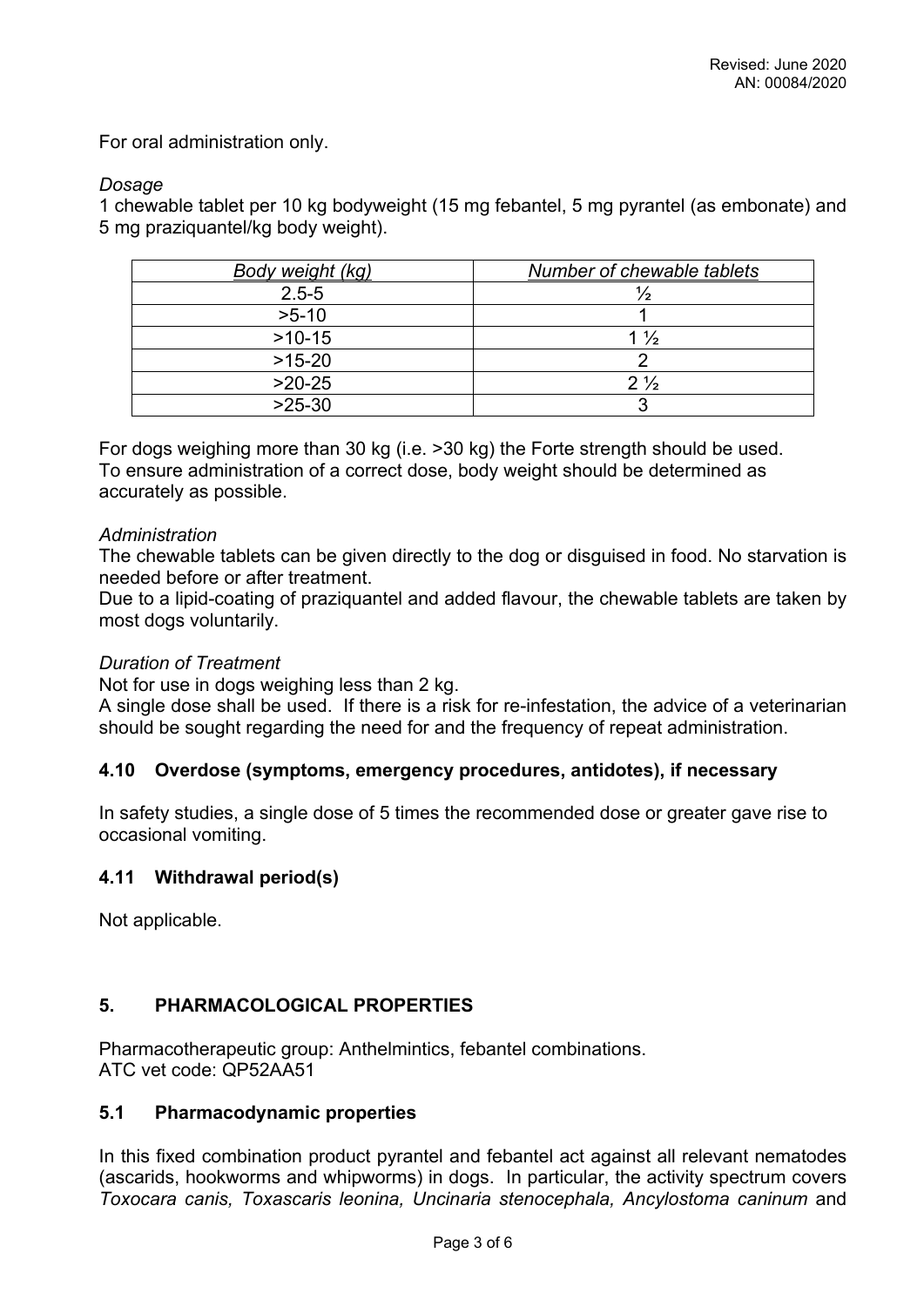*Trichuris vulpis*. This combination shows synergistic activity in the case of hookworms and febantel is effective against T. vulpis.The spectrum of activity of praziquantel covers all important cestode species in dogs, in particular all *Taenia spp, Dipylidium caninum, Echinococcus granulosus* and *Echinococcus multilocularis*. Praziquantel acts against adult and immature forms of these parasites.

Praziquantel is very rapidly absorbed and distributed throughout the parasite. Both in vitro and in vivo studies have shown that praziquantel causes severe damage to the parasite integument, resulting in contraction and paralysis. There is an almost instantaneous tetanic contraction of the parasite musculature and a rapid vacuolisation of the syncytial tegument. This rapid contraction has been explained by changes in divalent cation fluxes, especially calcium.

Pyrantel acts as a cholinergic agonist. Its mode of action is to stimulate nicotinic cholinergic receptors of the parasite, induce spastic paralysis and thereby allow removal from the gastro-intestinal (GI) system by peristalsis.

Within the mammalian system febantel undergoes ring closure forming fenbendazole and oxfendazole. It is these chemical entities which exert the anthelmintic effect by inhibition of tubulin polymerization. Formation of microtubules is thereby prevented, resulting in disruption to structures vital to the normal functioning of the helminth. Glucose uptake, in particular, is affected, leading to depletion in cell ATP. The parasite dies upon exhaustion of its energy reserves, which occurs 2-3 days later.

# **5.2 Pharmacokinetic particulars**

After oral administration, praziquantel is almost completely absorbed from the intestinal tract. After absorption, the drug is widely distributed in the organism, metabolized into inactive forms in the liver and secreted in bile. It is excreted within 24 hours to more than 95% of the administered dosage.

The embonate salt of pyrantel has low aqueous solubility an attribute that reduces absorption from the gut and allows the drug to reach and be effective against parasites in the large intestine. Following absorption, pyrantel embonate is quickly and almost completely metabolised into inactive components which are rapidly excreted in the urine.

Febantel is an inactive pro-drug which is absorbed and then metabolised relative rapidly to a number of metabolites, including fenbendazole and oxfendazole, which have anthelmintic activity.

Following the single oral administration of this veterinary medicinal product the maximum plasma concentrations of praziquantel, pyrantel, fenbendazole and oxfendazole were found 327, 81, 128 and 165 ng/ml and were obtained after 2.2, 4.5, 5.2 and 6.3 hours.

# **6. PHARMACEUTICAL PARTICULARS**

# **6.1 List of excipients**

Cetyl palmitate Starch, pregelatinised Sodium starch glycolate (type A) Colloidal anhydrous silica Magnesium stearate Artificial beef flavour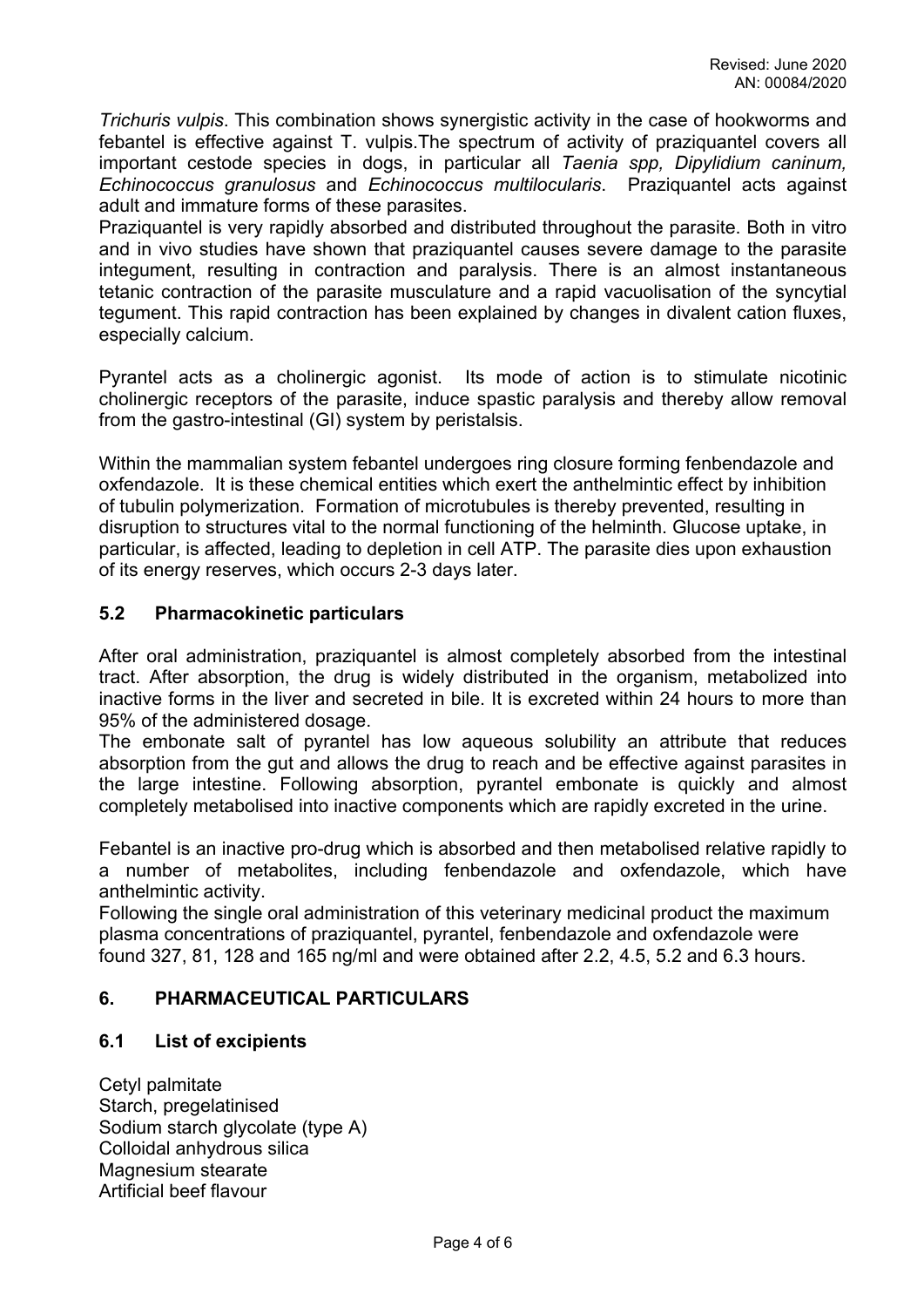# **6.2 incompatibilities**

Not applicable.

# **6.3 Shelf life**

Shelf-life of the veterinary medicinal product as packaged for sale: 3 years. Shelf-life of half tablets: 2 days.

# **6.4 Special precautions for storage**

This medicinal product does not require any special storage conditions. Keep the blister in the outer carton. Each time an unused half tablet is stored it should be returned to the open blister space and the blister inserted back into the outer carton.

# **6.5 Nature and composition of immediate packaging**

PVC/Aluminium/Polyamide blister-forming laminate with aluminium lidding foil containing 2 or 8 chewable tablets.

- Box containing 1 blister strip of 2 chewable tablets (2 chewable tablets)
- Box containing 2 blister strips of 2 chewable tablets (4 chewable tablets)
- Box containing 52 blister strips of 2 chewable tablets (104 chewable tablets)
- Box containing 1 blister strip of 8 chewable tablets (8 chewable tablets)
- Box containing 13 blister strips of 8 chewable tablets (104 chewable tablets)

### **6.6 Special precautions for the disposal of unused veterinary medicinal product or waste materials derived from the use of such products**

Any unused veterinary medicinal products or waste materials derived from such veterinary medicinal products should be disposed of in accordance with local requirements.

# **7. MARKETING AUTHORISATION HOLDER**

Lavet Pharmaceuticals Ltd. Batthyány u. 6. 2143 Kistarcsa **Hungary** 

# **8. MARKETING AUTHORISATION NUMBER**

Vm 32823/4010

# **9. DATE OF FIRST AUTHORISATION**

16 January 2013

# **10. DATE OF REVISION OF THE TEXT**